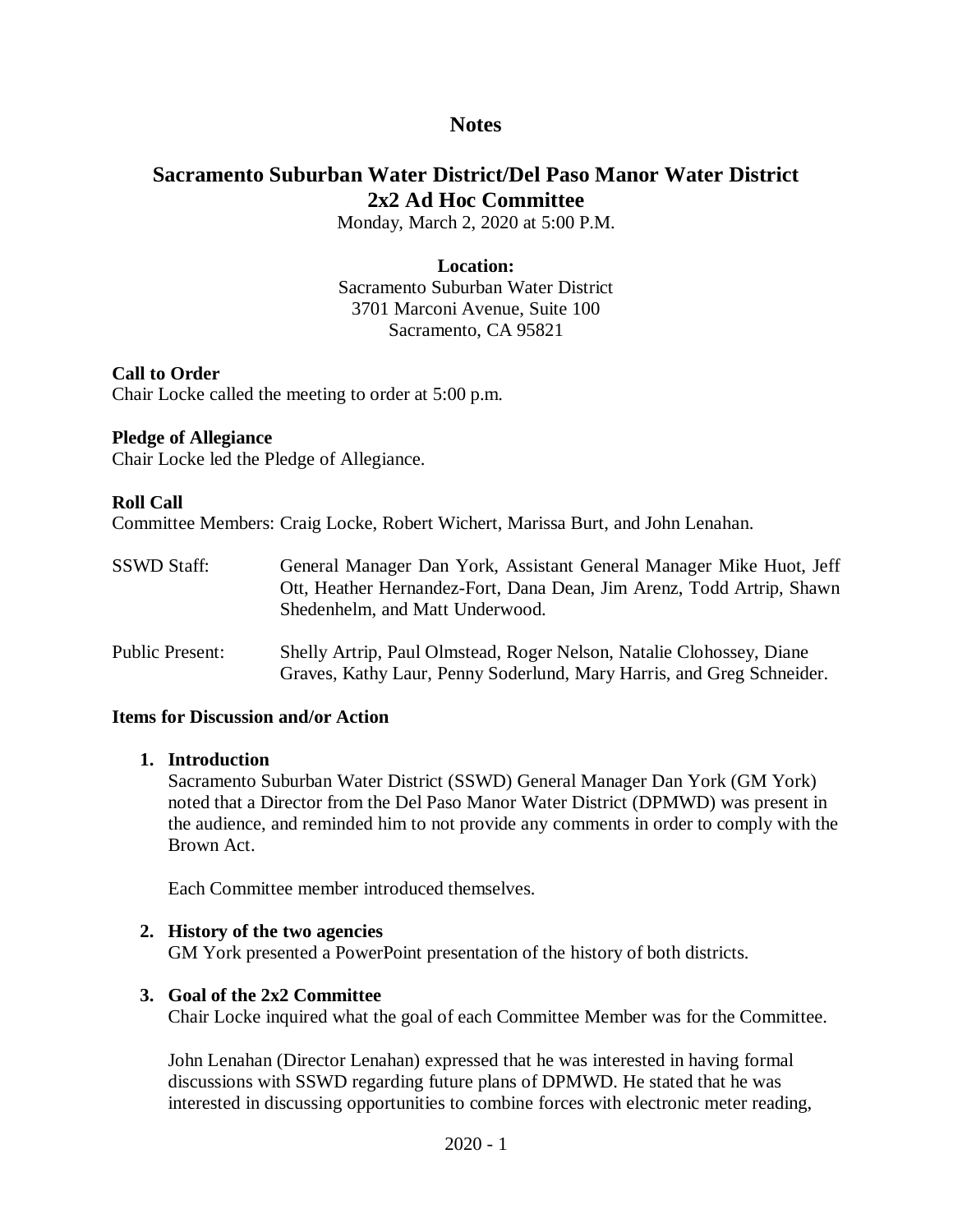and noted that DPMWD didn't have the staffing that SSWD has, and was interested in exploring all options of integrating systems, up to, potential consolidation discussions.

Marissa Burt (Director Burt) expressed that her main goal was the health and safety of DPMWD, and that she was interested in DPMWD becoming more proactive rather than reactive. She stated she was looking at things from all sides, and was interested in gathering all of the information she could to allow the DPMWD ratepayers to decide what would be best for the future of DPMWD.

Robert Wichert (Director Wichert) echoed Director Burt, noting that the community as a whole deserve the best. He expressed that he was interested in assisting DPMWD as long as it was not financially compromising SSWD ratepayers. He expressed that he supported keeping both districts independent, while exploring ways to join forces.

Chair Locke echoed Director Wichert with supporting DPMWD when possible, but also expressed concern for the liability of SSWD ratepayers.

The Committee agreed on the following goals:

- 1. Explore options for collaborative meter reading of DPMWD commercial meters.
- 2. Consider continuing support services beyond the end date of the current Operational Services Agreement (OSA) and explore ways to share knowledge, experience, hardware and instillation, including options for using the advantages of the economies of scale.
- 3. Explore cost saving options by jointly purchasing materials.

For clarification, Director Wichert defined the purpose of a 2x2 Committee.

GM York encouraged the Committee members to inquire if there were any other goal suggestions for the Committee with each of the Boards.

#### **4. Operational Service Agreement Update**

GM York provided an overview of the OSA between SSWD and DPMWD.

Director Wichert noted that if the OSA was extended, SSWD could possibly increase staffing to reduce the workload impact to SSWD staff.

Chair Locke pointed out that SSWD staff was providing services to operate DPMWD water system, but not doing any preventive maintenance tasks. He expressed that the OSA would need to be amended if the Boards agreed to do those types of additional services.

Director Wichert pointed out that the additional services could also include having access to all of SSWD's different staff expertise, at all levels and areas, which DPMWD didn't currently have.

#### **5. Water System Condition Assessment**

Director Burt voiced concern for the condition of DPMWD wells.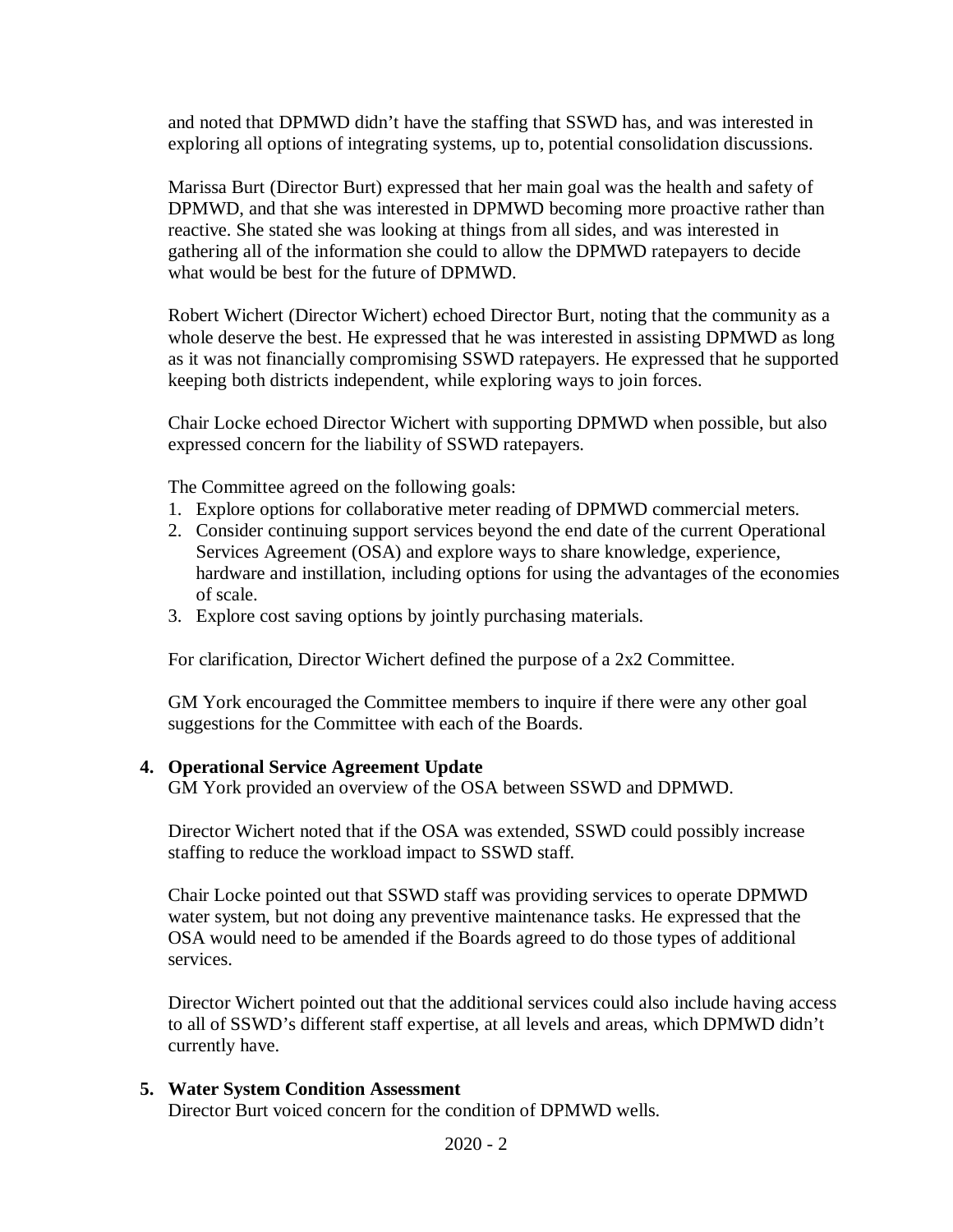GM York expressed safety concerns and agreed that DPMWD wells needed several improvements. He noted that a safety condition assessment should be administered.

Director Burt requested SSWD to administer a safety condition assessment.

Director Lenahan requested if SSWD staff could generate a list of critical items to be addressed to improve the well sites.

GM York expressed that SSWD staff could provide an informal list of critical items to be addressed immediately.

Director Wichert inquired what DPMWD rate history was.

Director Burt explained that in 2010, DPMWD had a 100% rate increase, in 2016 there was a proposed 83% rate increase which was protested against, and in 2017 there was a 38% rate increase. She additionally commended SSWD for instituting small incremental rate increases over several years to prevent large increases all at once.

Further discussion ensued regarding the condition of DPMWD facilities.

Chair Locke requested GM York review the current OSA to ensure SSWD staff could provide an informal safety condition assessment under the agreement.

Chair Locke suggested combining the first two goals; Explore options for collaborative meter reading of DPMWD commercial meters, and; Consider continuing support services beyond the end date of the current agreement and explore ways to share knowledge, experience, hardware and instillation including options for using the advantages of the economies of scale into one goal. That goal would be reanalyzing the possibilities of the OSA, focusing efforts on duration, order of magnitude, cost, and what kind of additional services to include. He suggested those items be the talking points for the next meeting of the Committee. He further suggested for each District to discuss their priorities and goals with their Boards.

Director Wichert requested SSWD to try to put together the informal list of critical items before DPMWD's next Board meeting.

Director Burt requested information on how to prioritize infrastructure replacement.

Director Wichert suggested SSWD staff provide DPMWD with their Distribution Main Asset Plan and Condition Assessment presentation at a future DPMWD Board meeting.

Director Burt additionally requested SSWD assist her with identifying the different water agency affiliations, and what benefit they provide to water purveyors, such as RWA and SGA.

Chair Locke requested Director Burt provide SSWD staff with a list to include for discussion at the next Committee meeting.